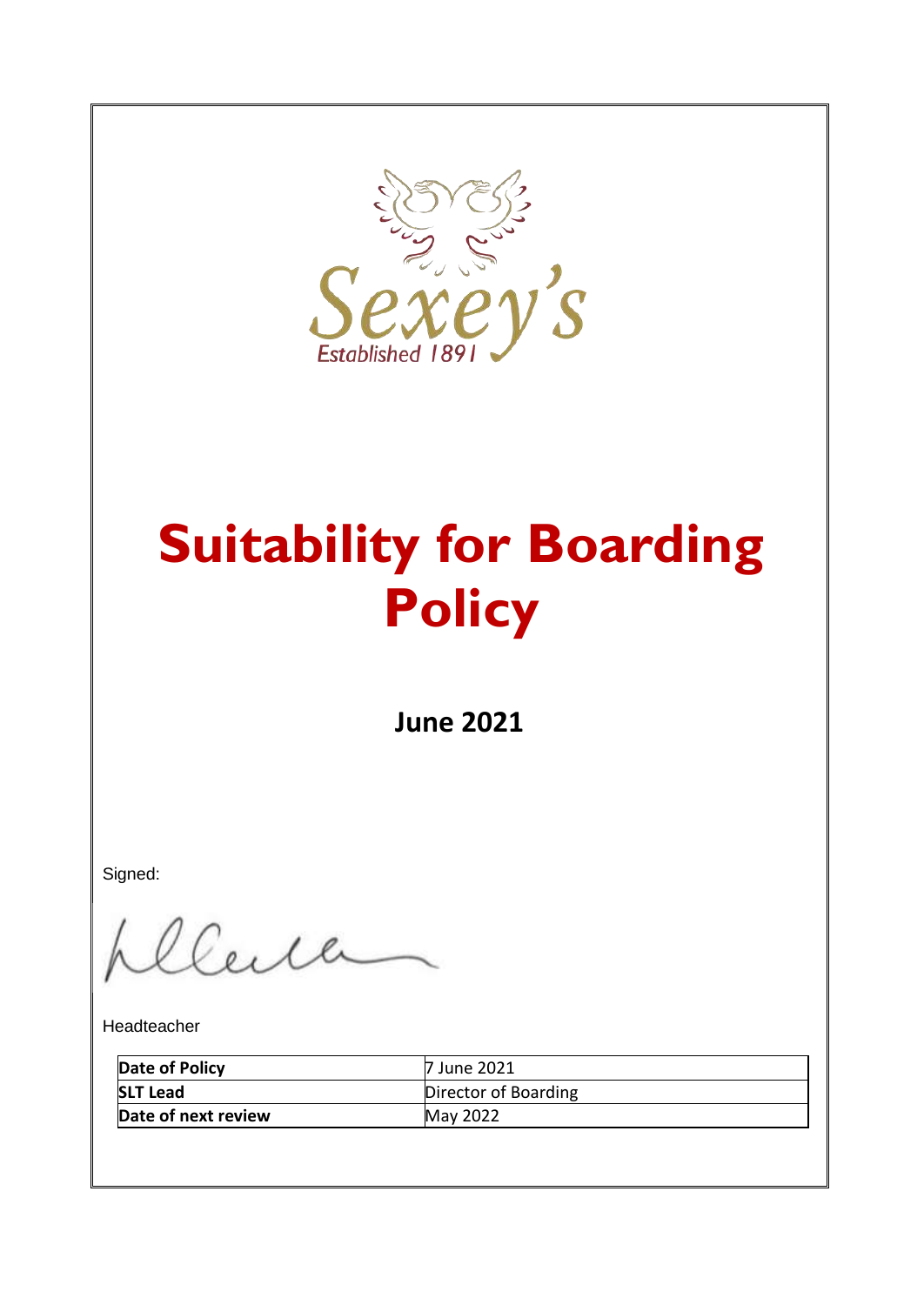## **SCHOOL ETHOS AND VALUES**

Our Christian values are at the heart of the ethos of the school and through these we grow individually and as a community. The Story of the Good Samaritan underpins our 7 core values of:

Honesty **Forgiveness** Empathy **Courage Resilience Kindness Respect** 

These core values underpin our policies, procedures and the way we treat one another in our community.

### **Compliance**

This policy complies with;

- School Admissions Code 2014
- Equality Act 2010
- SEND Code of Practice 2015
- Children and Families Act 2014

#### **Introduction**

It is a requirement of all state boarding schools that a child is confirmed as suitable to board before the application of oversubscription criteria published in the School's Admission Policy for both main school and sixth form. Any child deemed unsuitable to board will not be assessed against the oversubscription criteria.

#### **Suitability for Boarding**

The Suitability for Boarding assessment forms one of three separate and distinct parts to the residential boarding admissions process, which are;

- 1. Eligibility for a residential boarding place
- 2. Suitability for a residential boarding place
- 3. Main school admission process

Two questions are considered when determining suitability for boarding;

- a. Does the child present a serious health and safety hazard to other boarders, and
- b. Will the child be able to cope with and benefit from a boarding environment.

#### **Procedures**

In order to reach a decision on suitability for boarding, the School will apply the following arrangements:

- a. An interview, which includes the opportunity for each child to be present without their parent/carer
- b. Information from the candidate's present school and/or previous school where the candidate is not currently at school or has recently changed school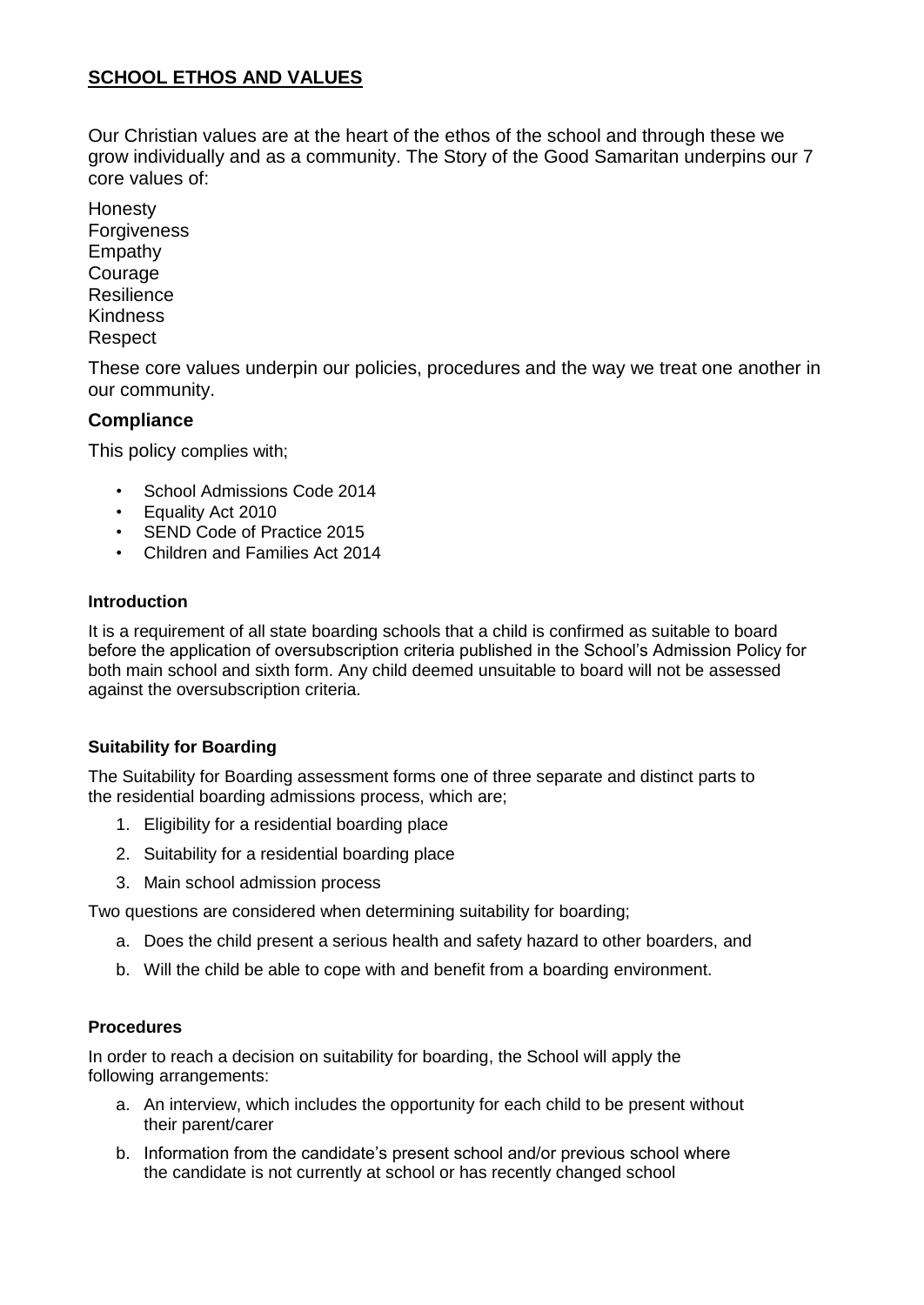- c. Consideration of any other information that the parent/carer of the candidate may wish to provide to support the candidate's application or which may be provided at the request of the parent/carer by another person
- d. Information provided by a LA (or equivalent authority outside England and Wales) where relevant

In determining whether or not a candidate is suitable to board, Sexey's School has regard to the following questions:

- a. Does the candidate wish to board?
- b. Does the candidate have experience of staying away from their parents/carers whether or not s/he is currently a boarder?
- c. Does the candidate show evidence of self-reliance and independence?
- d. Does the candidate show evidence of understanding and relishing the challenges of a communal life?
- e. Does the candidate show understanding of the responsibilities of being a member of a boarding community?
- f. Is there any medical or psychological reason why boarding would not be appropriate, or any need that could not be met by reasonable adjustment to the boarding accommodation, routine and practice?

#### **Decision on Suitability for Boarding**

The decision is determined by the following two considerations;

- a. Does the child present a serious health and safety hazard to other boarders, and
- b. Will the child be able to cope with and benefit from a boarding environment.

In relation to a. the School may find the child unsuitable for boarding if there have been major behavioural difficulties (particularly involving refusal to follow rules around safety, physical violence or aggression, bullying, sexual misconduct, arson or vandalism), or if the child has been excluded from schools two or more times.

In relation to b. the School will make its own assessment as to whether the child would cope with the specific boarding environment it provides.

The School may refuse a place on unsuitability grounds even when the number of boarding places offered is below the admissions number.

The School will not rank applicants on the basis of suitability for boarding.

An Admissions Panel made up of at least two members of the School's Leadership Team and the Registrar for either main school or sixth form will determine whether or not a child is suitable for boarding.

A final decision on suitability for boarding based on the Admissions Panel's recommendation will be made by the Head Teacher.

Parents have the right of appeal in the case of a refusal and should refer to the Appeals Code.

#### **Re-assessment**

The School reserves the right to re-assess suitability for boarding at any time during the child's time at the school.

The same process as above will be used to make the assessment.